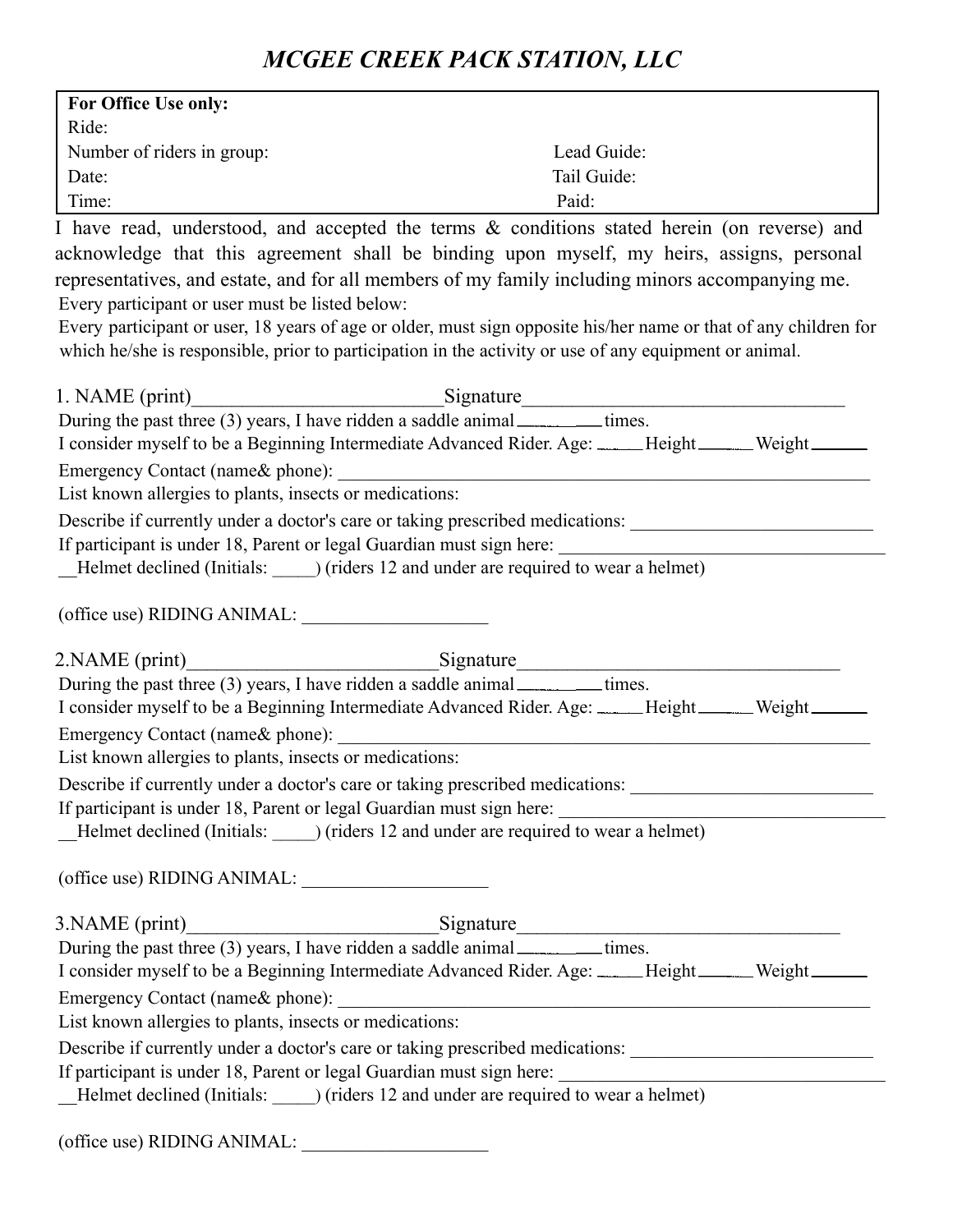|                                                         | During the past three (3) years, I have ridden a saddle animal _________times.<br>I consider myself to be a Beginning Intermediate Advanced Rider. Age: _____Height______Weight______ |                                                                                                                      |
|---------------------------------------------------------|---------------------------------------------------------------------------------------------------------------------------------------------------------------------------------------|----------------------------------------------------------------------------------------------------------------------|
|                                                         |                                                                                                                                                                                       |                                                                                                                      |
| List known allergies to plants, insects or medications: |                                                                                                                                                                                       |                                                                                                                      |
|                                                         | Describe if currently under a doctor's care or taking prescribed medications: ______________________                                                                                  |                                                                                                                      |
|                                                         |                                                                                                                                                                                       |                                                                                                                      |
|                                                         |                                                                                                                                                                                       |                                                                                                                      |
| (office use) RIDING ANIMAL:                             |                                                                                                                                                                                       |                                                                                                                      |
|                                                         |                                                                                                                                                                                       |                                                                                                                      |
|                                                         | During the past three (3) years, I have ridden a saddle animal ________times.                                                                                                         |                                                                                                                      |
|                                                         | I consider myself to be a Beginning Intermediate Advanced Rider. Age: _____Height______Weight______                                                                                   |                                                                                                                      |
|                                                         |                                                                                                                                                                                       |                                                                                                                      |
| List known allergies to plants, insects or medications: |                                                                                                                                                                                       |                                                                                                                      |
|                                                         | Describe if currently under a doctor's care or taking prescribed medications: ______________________                                                                                  |                                                                                                                      |
|                                                         |                                                                                                                                                                                       |                                                                                                                      |
|                                                         |                                                                                                                                                                                       |                                                                                                                      |
| (office use) RIDING ANIMAL:                             |                                                                                                                                                                                       |                                                                                                                      |
|                                                         |                                                                                                                                                                                       |                                                                                                                      |
|                                                         | During the past three (3) years, I have ridden a saddle animal ________times.                                                                                                         |                                                                                                                      |
|                                                         | I consider myself to be a Beginning Intermediate Advanced Rider. Age: _____Height______Weight______                                                                                   |                                                                                                                      |
| Emergency Contact (name& phone):                        |                                                                                                                                                                                       | <u> 1989 - Johann Barn, mars eta bainar eta bainar eta baina eta baina eta baina eta baina eta baina eta baina e</u> |
| List known allergies to plants, insects or medications: |                                                                                                                                                                                       |                                                                                                                      |
|                                                         | Describe if currently under a doctor's care or taking prescribed medications:                                                                                                         |                                                                                                                      |
|                                                         | If participant is under 18, Parent or legal Guardian must sign here:                                                                                                                  |                                                                                                                      |
|                                                         | _Helmet declined (Initials: _______) (riders 12 and under are required to wear a helmet)                                                                                              |                                                                                                                      |
| (office use) RIDING ANIMAL:                             |                                                                                                                                                                                       |                                                                                                                      |
|                                                         | 7. NAME (print)<br>During the past three (3) years, I have ridden a saddle animal<br>mes.                                                                                             |                                                                                                                      |
|                                                         |                                                                                                                                                                                       |                                                                                                                      |
|                                                         | I consider myself to be a Beginning Intermediate Advanced Rider. Age: _____Height_____Weight______                                                                                    |                                                                                                                      |
|                                                         |                                                                                                                                                                                       |                                                                                                                      |
| List known allergies to plants, insects or medications: |                                                                                                                                                                                       |                                                                                                                      |
|                                                         | Describe if currently under a doctor's care or taking prescribed medications: ______________________                                                                                  |                                                                                                                      |
|                                                         |                                                                                                                                                                                       |                                                                                                                      |
|                                                         |                                                                                                                                                                                       |                                                                                                                      |
|                                                         |                                                                                                                                                                                       |                                                                                                                      |

(office use) RIDING ANIMAL: \_\_\_\_\_\_\_\_\_\_\_\_\_\_\_\_\_\_\_\_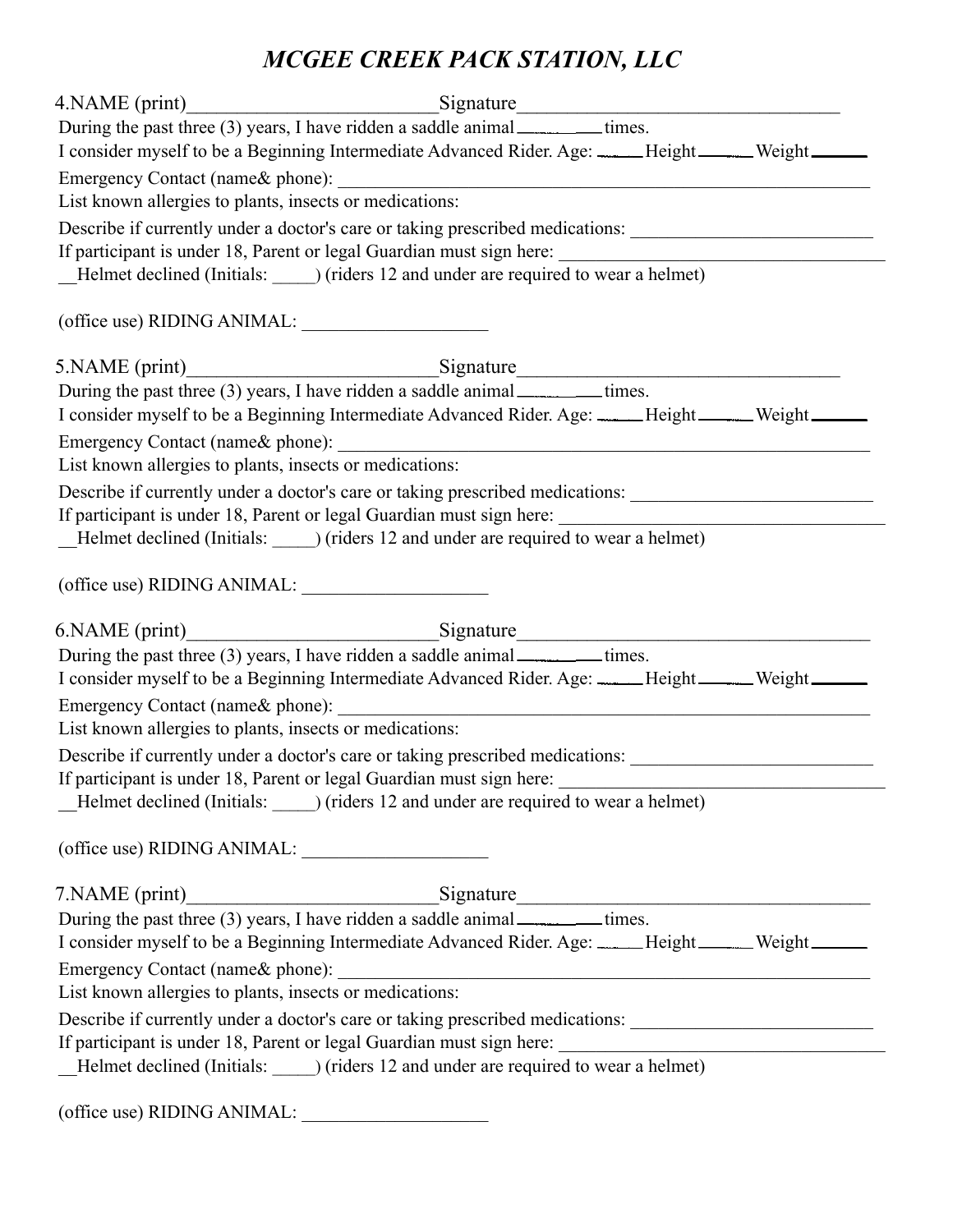#### *Visitor's Assumption of Risk (page 1 of 2)*

WARNING: There are significant elements of risk in any adventure sport or activity associated with the outdoors or wilderness, riding saddle animals (including but not limited to horses, mules and burros) and riding in or upon any buggy, carriage, coach, sleigh, and/or wagon, whether drawn by animal or motorized vehicle (referred to herein as "activity", and the use of any related equipment.

In consideration of the services of MCGEE CREEK PACK STATION, LLC their owners, agents, employees, and stockholders, and all other persons or entities associated with those businesses (hereinafter collectively referred to as "the concessionaire"), I agree as follows:

Although the concessionaire has taken reasonable steps to provide you with appropriate equipment and/or skilled guides so you can enjoy an activity for which you may not be skilled, we wish to remind you this activity is not without risk Certain risks cannot be eliminated without destroying the unique character of the activity. The same elements that contribute to the unique character of the activity can be causes of loss or damage to your equipment or accidental injury, illness, or in extreme cases, permanent trauma or death We do not want to frighten you or reduce your enthusiasm for this activity, but we do think it is important for you to know in advance what to expect and to be informed of the inherent risks. The following describes some, but not all, of those risks:

- 1) Falls, collision, overturn of conveyance or injury resulting from uneven, unstable, wet or slippery ground or road surfaces; manmade or natural objects in, upon or overhanging the ground, trail or roadway including trees, branches, rocks, stones, gravel, mud, and water.
- 2) Inclement weather, thunder and lightning, variances and severity of wind, temperature and weather conditions.
- 3) The noise of motorized and non-motorized vehicles, people, other horses and riders.
- 4) Movement, noise, and contact with objects which may frighten or cause an animal to rear, buck, bolt, run, kick, bite, or otherwise move unpredictable and with force.
- 5) Animals which act unpredictably. Because of this unpredictability, no warranty of any kind, express or implied, is being made as to the habits, disposition, suitability, nature or physical condition of any animal.
- 6) Risks associated with approaching, handling, mounting, riding, and dismounting a saddle animal, your ability to control or direct an animal, equipment failure, and the speed at which you travel or ride.

I am aware that this activity entails risks of injury or death to myself. I understand the description of these risks is not complete and that other unknown or unanticipated risks may result in injury, illness, or death. I agree to assume responsibility for the risks identified herein and those risks not specifically identified. My participation in this activity is purely voluntary. No one is forcing me to participate, and I elect to participate in spite of the risks.

I possess at least the following qualifications, which I understand are prerequisites to participate in this activity:

- a. .I am (we are) physically and mentally capable of participating in the activity and using the equipment. I have not used any mind-altering substances, (inc. but not limited to drugs, alcohol, etc.); Further, mind-altering (legal or illegal) substances are not permitted before or during this activity.
- b. I am (we are) safety conscious and acknowledge that wearing an approved safety helmet is a basic safety precaution and can help prevent head injury. I am not incapacitated physically or mentally in any way.
- c. I acknowledge that if, during the activity, l/we experience fatigue, chill and/or dizziness, due to my use of mind-altering substances my/our reaction time may be diminished and the risk of accident, increased, for which I am fully responsible.

(continued on next page)